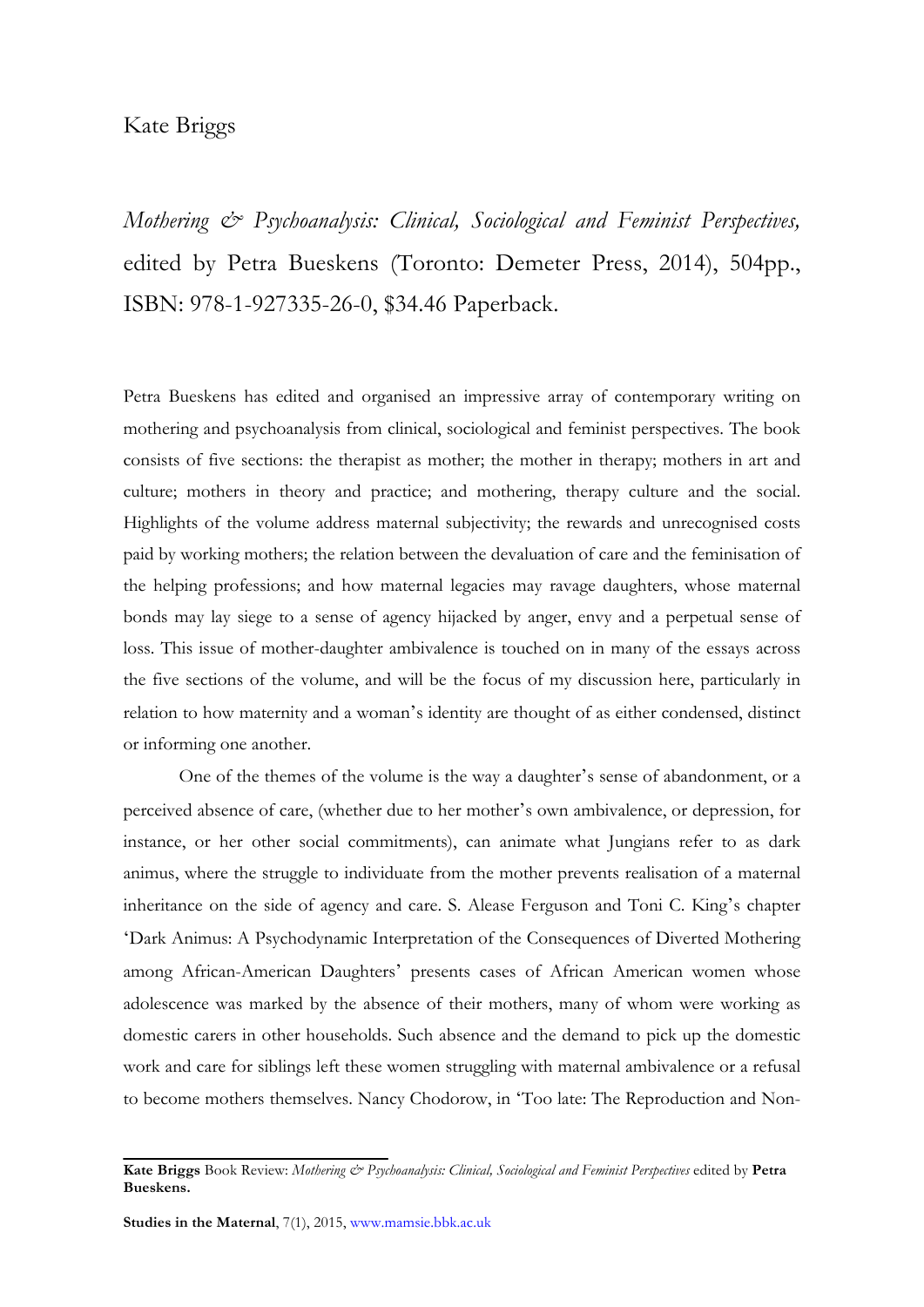Reproduction of Mothering' registers similar effects. Where a sense of maternal neglect is internalised as the mother's ambivalence towards her children, women may struggle with the idea of becoming a mother. Through clinical vignettes Chodorow describes the effects of ongoing anger concurrent with a fantasy of remaining outside time. Yet she seems to equate femininity with maternity even while making the opposite claim, ending one vignette and the chapter with the statement that the patient called her the day her child was born and "her active, achieving self now internally completed", never heard from her again (p. 237). Whether seen as perfect or predatory, the omnipotent mother is a fantasy or a delusion, a perception of totality carrying conflict. Hadara Scheflan Katzav, in her essay about artistic expressions of maternal jouissance picks up the question of how to situate a mother's jouissance. She argues that where the subjective aspects of motherhood are trapped in a fantasy of wholeness and self-contentment, artists generally don't succeed in bridging female and maternal identities. Lacan formulated a distinction between phallic, and an other or feminine jouissance, noting that there is always something about the feminine position that escapes discourse. Being not-whole with regard to representation 'makes her absent from herself somewhere absent as subject' (Lacan, 1998, cited by Scheflan Katzav, p. 308), and hence available to experience this other jouissance, to which 'the *a* constituted by her child' (Lacan 1998, cited in Scheflan Katzav, p. 308) might work as a cork or stopper. Scheflan Katzav identifies feminine jouissance as inherent in the 'maternal 'absence as a subject' that touches on the real' (p. 308), as an aspect within maternal experience that is outside the terms of both Oedipal mechanisms and symbolic representation. A woman, we might note, may experience feminine jouissance (as a sense of abundance) in relation to her pregnancy and her child, and she may also feel alienation or horror at the life within her. While we need be careful to distinguish ideal and idealised experience from that of actual and particular women, these concepts can provide useful distinctions that allow us to map and name aspects of experience that are particularly troubling or overlooked. Describing works of art in these terms opens a field of conjecture, from the writer's construction to the artist's experience, or the distance between the writer's experience of the work and its place in the artist's own psychic economy. Whether, and how they align, must be raised as an open question. That said, Scheflan Katzav's writing about the work of three Israeli artists seeks to illuminate how feminine jouissance may be an aspect of subjectivity 'in which the participants know one

**Kate Briggs** Book Review: *Mothering & Psychoanalysis: Clinical, Sociological and Feminist Perspectives* edited by **Petra Bueskens.**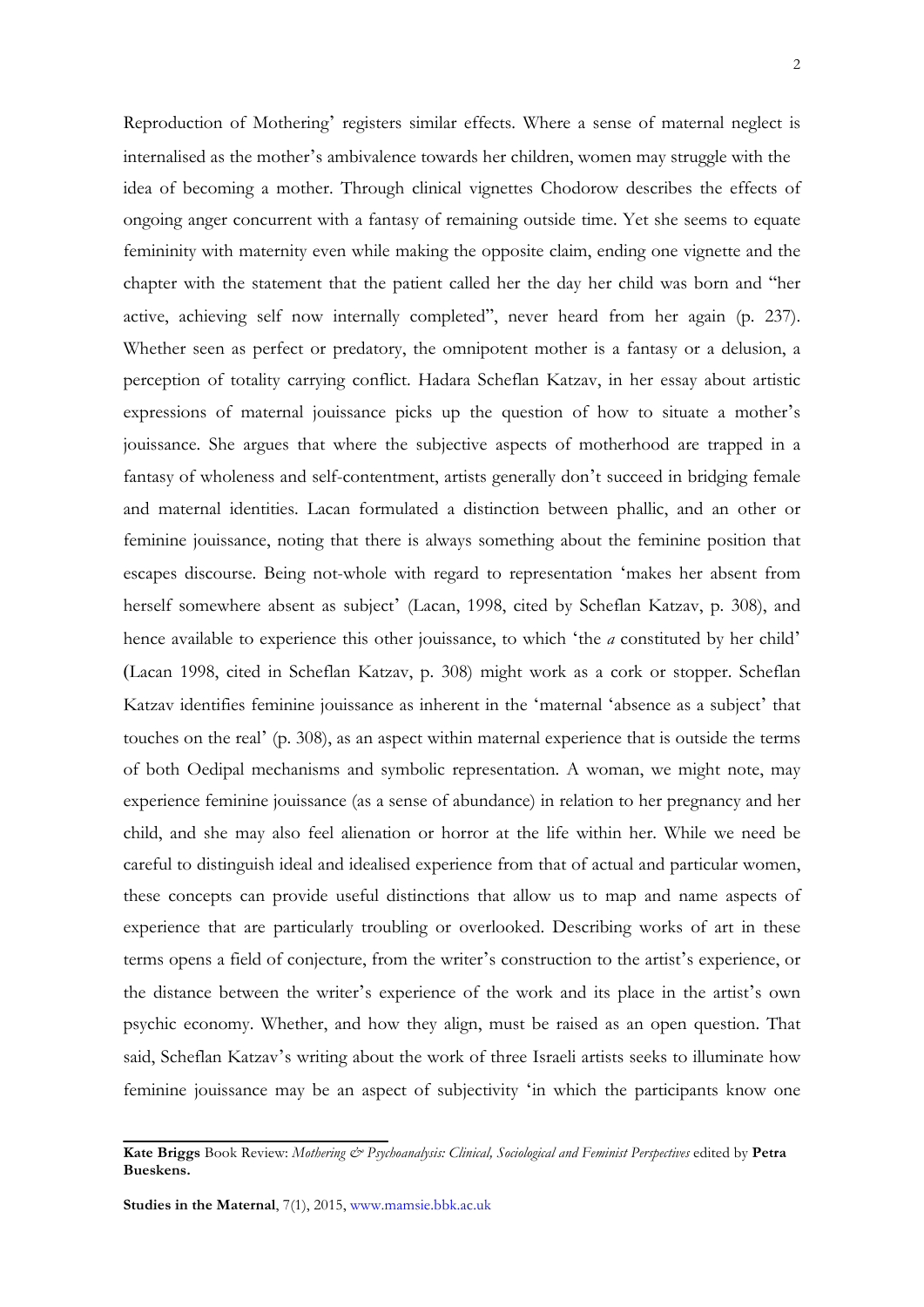another physically and not symbolically'. This takes in a familiarity inscribed concretely without involving a gaze (p. 302), a relationship between motherhood and femininity where these aspects of a woman's identity do not exclude but rather shape each other.

Lisa Baraitser similarly considers this engagement of identities in a woman's experience. She highlights the maternal subject as a subject who emerges from the experience of interruption, distinguishing maternal love and maternal desire and noting how the alterity of the child takes the mother by surprise, offering something we can think of in terms other than wholeness, by noting how 'in moments when a splitting of the self is experienced, something we may call love can emerge' (Baraister, 2008, cited by Rodgers, p. 383). Commenting on how mothers remain 'the lynchpin of neoliberalism' as the contradictory processes of late global capitalism are played out across female and maternal bodies, Baraitser describes motherhood as a practice of waiting that stands outside the economies it underpins: intruding into the public 'through her capacity to reinstall, and make visible, unqualified time' (p. 489). This relation to unqualified time, enacted in 'the relational and duration work of maternal labour that entails encounters between mothers and children in non-places' such as car parks, supermarkets and airport lounges, defines the maternal as it 'exists in the 'interval' between postponement (her postponed productivity) and an anticipated future that is not hers (that of her child)' (p. 485). It is also a characteristic of feminine jouissance and its disruptive potential.

From the emergent field of motherhood studies Bueskens presents the work of Baraitser and Alison Stone as paradigmatic of a current generation of psychoanalytic maternal feminist scholars in their work of 'releasing the mother from the daughter' by recognising their unique desires and developmental sequence (p. 27). While Chodorow and Benjamin refocused on 'the mother' from the perspective of the daughter, Irigaray and Kristeva 'similarly conflate maternal with feminine subjectivity' by remaining in the daughter's position, concerned with 'the struggle to articulate a feminine speaking position that is not, as with the mother, locked out of the patriarchal symbolic' (Bueskens, p. 27). As Berkeley Kaite has noted in her piece on fetish operations, 'maternal space, pre-natal and otherwise, is a radical confusion of one and other' (p. 289). Difficult to valorise as it reigns incumbent with the ambivalences of self and other, prey to imaginary oscillations as the symbolic tries to thread its way across the real. The rather heavy handed, textbook style constructions offered by some of the writers miss this nuance of the symbolic as it works through and amidst the

**Kate Briggs** Book Review: *Mothering & Psychoanalysis: Clinical, Sociological and Feminist Perspectives* edited by **Petra Bueskens.**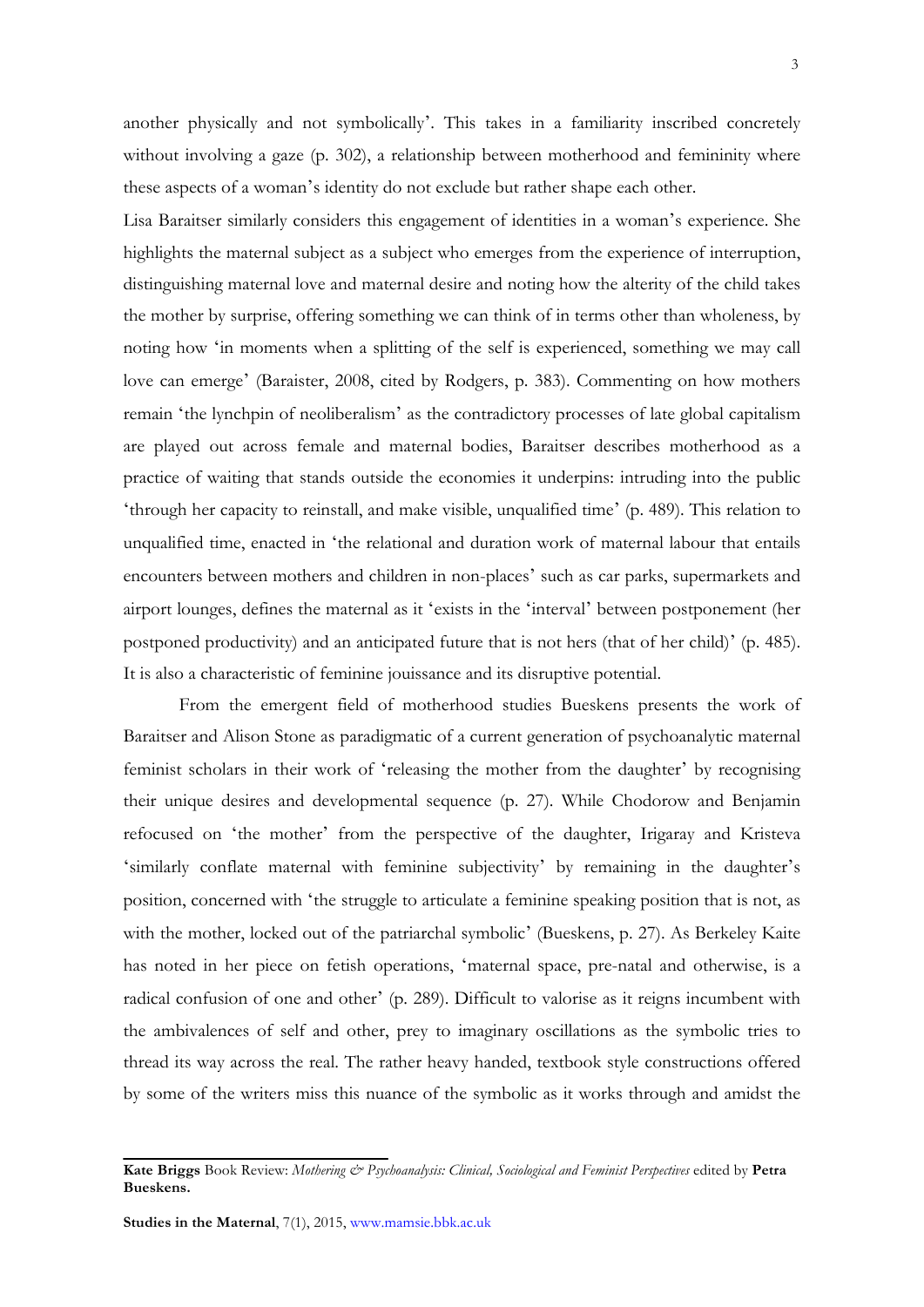real, not simply as some patriarchal domain of law but as the work of a subject seeking to act on desire in the real.

Baraitser's point that motherhood "brings feminist theory closest to its own blind spots" (Baraitser, 2012, p.118) is illustrated in many of the references to Lacan throughout the volume, particularly those relying on secondary sources or paraphrases of his work from the nineteen fifties. For glossing over the idea that the symbolic can be rejected as patriarchal (Bueskens, p. 15) serves to undermine some of the positions presented as correctives to the 'Freudian-Lacanian' paradigm. While many of the papers in this volume arrive at questions mapped out by this 'paradigm', there is a distinction between the work of Freud and Lacan that at times is not registered and to that extent continues to haunt the volume if not the field. The idea of the symbolic disrupted by a maternal gaze (Ingram, p. 274) can, for example, fail to register the degree to which the mother carries the symbolic and herself transmits the name of the father where it functions. Lacan's later work however focused on that function as itself a symptom, one of many. To reiterate and gloss over this equation of the symbolic and patriarchy is to simplify and misrepresent his work. I found it disheartening that such representations continue uncorrected after all this time. Citing Butler as making the point that relational ties need to be construed more broadly than in their dyadic form seems to overlook the ethical ground of psychoanalytic work that itself theorises the position of a third term outside the dyad, whether that of mother and child or patient and therapist. Theorising in dyadic terms risks remaining in the sway of the imaginary; this was one of Lacan's fundamental points, applicable to the analogy of therapy as mothering where the role of a third party or position (without which there would be no mothering) is overlooked. I am similarly wary of Bueskens' idea that good psychotherapy is sociological, for while therapy is necessarily immersed in phenomena we are aware of from sociological perspectives, and they indeed inform our constructions and responses, therapist and educator are distinct positions, collapsed in psycho-educative interventions rather than therapeutic work. Lynne Layton cautions us on this note by registering moments in her work as a therapist when she thought she was countering neoliberal ideology and instead was colluding unconsciously with its rhetoric of choice and autonomy (p. 173). Layton also notes mother and daughter estrangement may be a middle class phenomena produced in particular socio-economic circumstances where mothers and daughters, less likely to thrash out boundary issues in negotiating shared communal spaces on a daily basis, perceive them as psychological dramas.

**Kate Briggs** Book Review: *Mothering & Psychoanalysis: Clinical, Sociological and Feminist Perspectives* edited by **Petra Bueskens.**